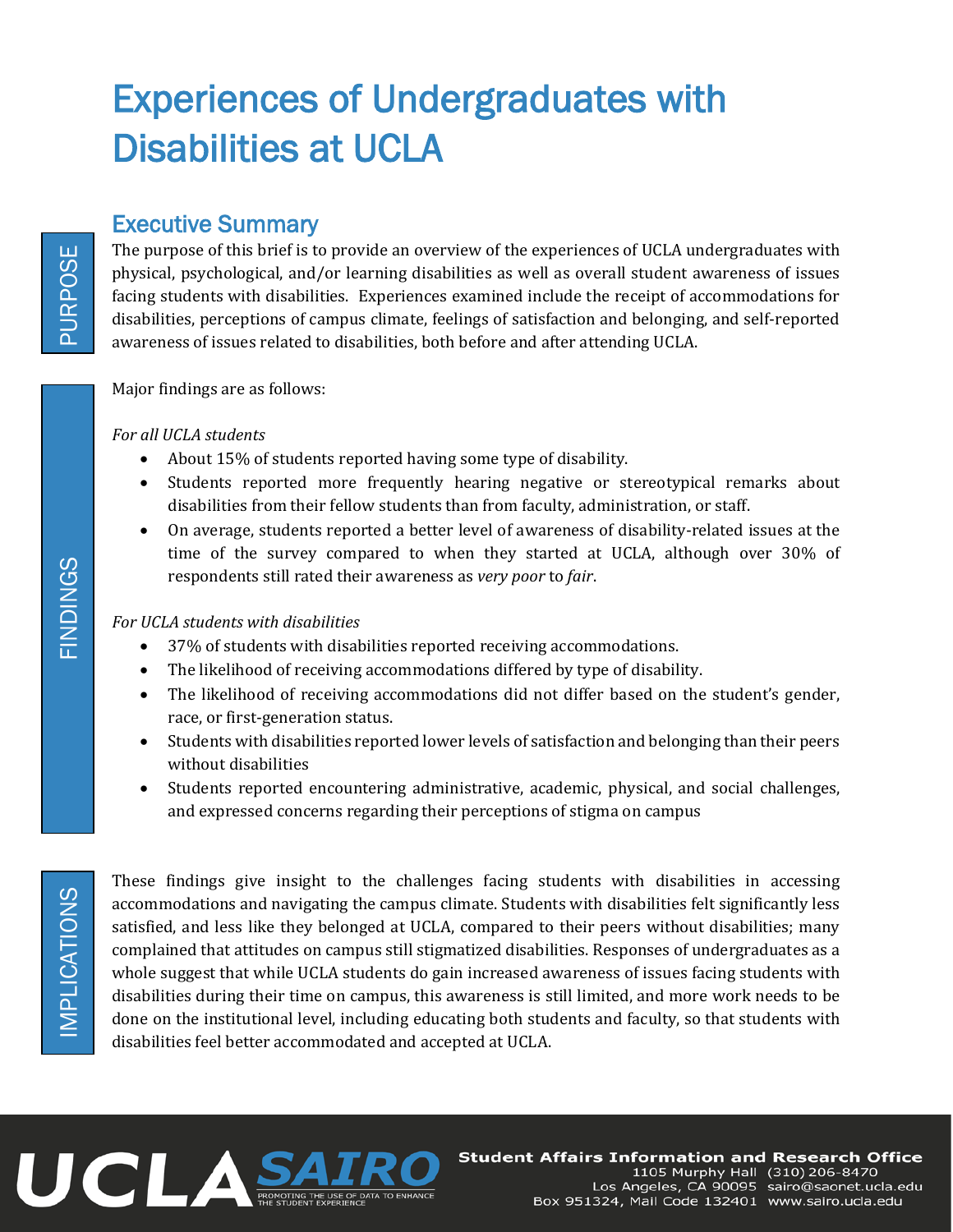# **Introduction**

In order to increase awareness about the campus experiences of undergraduate students with disabilities, this brief provides an overview of accommodations on campus, as well as student perceptions of campus climate and of their own feelings of satisfaction and belonging. In terms of the latter, responses from students with physical, psychological, or learning disabilities are compared to those from students without disabilities in order to gain a broader overview of student experiences on campus.

# **Methods**

Data utilized in this analysis come from the 2016 University of California Undergraduate Experience Survey (UCUES). UCUES was administered online to 28,559 UCLA undergraduates in the spring-summer of 2016, with 7218 responses (a 25% response rate). The survey included items relating to academic experiences, cocurricular involvement, intellectual and personal development, civic engagement, and satisfaction.

| rapic 1. Demographics or survey nespondents |      |                         |
|---------------------------------------------|------|-------------------------|
| Variable                                    | N    | % of Survey Respondents |
| Students with disabilities                  |      |                         |
| Yes                                         | 1062 | 14.7%                   |
| No (None indicated)                         | 6156 | 85.3%                   |
| Gender                                      |      |                         |
| Male                                        | 2621 | 36.3%                   |
| Female                                      | 4594 | 63.6%                   |
| Race/ethnicity                              |      |                         |
| Chicano/Latino                              | 1520 | 21.1%                   |
| American Indian/Alaska Native               | 9    | 0.1%                    |
| Asian                                       | 2309 | 32.0%                   |
| Black/African American                      | 185  | 2.6%                    |
| Pacific Islander                            | 14   | 0.2%                    |
| White                                       | 1947 | 27.0%                   |
| Two or more races                           | 402  | 5.6%                    |
| International                               | 636  | 8.8%                    |
| Unknown                                     | 160  | 2.2%                    |
| First-generation status                     |      |                         |
| First-generation                            | 2240 | 35.8%                   |
| Non-first-generation                        | 4015 | 64.2%                   |

Source: UCUES 2016

For comparisons involving race and ethnicity, categories were collapsed due to small sample sizes, in order to maintain confidentiality as well as provide more statistical power for group comparisons. The four remaining categories were as follows: White, Asian, URM (including Chicano/Latino, American Indian/Alaskan Native, Black/African American, Pacific Islander, and Two or More Races), and Unknown/International.

To analyze the data, we first looked at frequencies and descriptive statistics of the variables of interest. Differences in accommodations for different groups of students were analyzed using chi-squares. When comparing the feelings of satisfaction and belonging of students with disabilities to students without disabilities, the Mann-Whitney test was used in order to compare mean ranks for items that were not normally distributed. Following the quantitative analyses, we explored the open-ended responses of students with disabilities, who were asked to provide any additional comments they felt would give a better picture of their experiences at UCLA. A total of 232 students provided responses for analysis, representing 21.8% of students reporting a disability.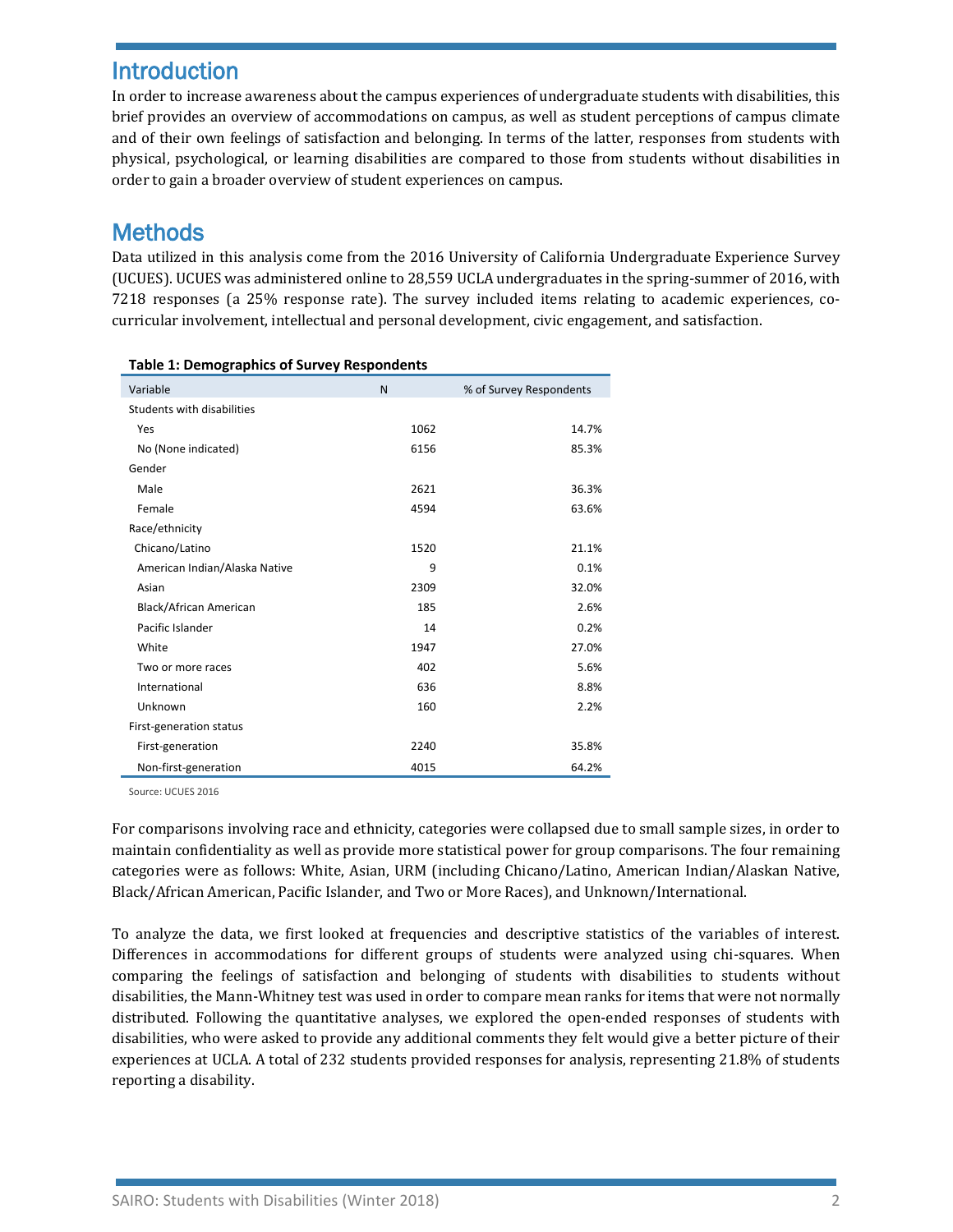# Findings

#### Receiving Accommodations on Campus

Students were asked to report whether they had any physical disabilities, psychological disabilities, and/or learning disabilities. The survey allowed students to report disabilities in as many of the categories as applicable, although multiple disabilities within one category were not counted separately (i.e., the survey could measure whether one student reported both physical *and* psychological disabilities, but could not capture whether a student had only one physical disability versus multiple physical disabilities). A total of 1062 students (14.7% of respondents) reported having some kind of disability. The types of disabilities reported by survey participants are reported in Table 2. Of students who reported having at least one type of disability, 388 (36.6%) stated that they received accommodations on campus, versus 672 (63.4%) who reported that they did not receive accommodations (see Figure 1).

| <b>Undergraduates</b>         |      |                            |
|-------------------------------|------|----------------------------|
| Disability Type               | N    | % of Survey<br>Respondents |
| Physical disability only      | 93   | 1.3%                       |
| Psychological disability only | 551  | 7.6%                       |
| sLearning disability only     | 142  | 2.0%                       |
| Multiple disabilities         | 276  | 3.8%                       |
| Total                         | 1062 | 14.7%                      |

**Table 2: Types of Disabilities Reported by UCLA** 

Source: UCUES 2016



**Accommodations** No accommodations

### Differences Accessing Accommodations

Analyses were conducted in order to examine whether the likelihood of receiving accommodations differed based on disability type, gender, race/ethnicity, and first-generation status.

- There was a significant association between the likelihood of receiving accommodations based on disability type[1](#page-2-0) (see Table 3).
- There was no significant association between the likelihood of receiving accommodations based on ethnicity (see Table 4), gender (see Table 5), or first-generation status (see Table 6).

#### **Table 3. Accommodations by Disability Type Table 4. Accommodations by Ethnicity**

% of students with each type of disability who report receiving accommodations

# Disability Type **N Receive accommodations?** Physical disability only 93 50 (54%) 43 (46%) Psych. disability only 551 138 (25%) 413 (75%) Learning disability only 141 52 (37%) 89 (63%) Multiple disabilities 275 148 (54%) 127 (46%)

% of students of different ethnicities who report receiving accommodations

| Total                    | 1060             | 388                     | 672       | Total      |                       | 1046           | 381                     | 665       |
|--------------------------|------------------|-------------------------|-----------|------------|-----------------------|----------------|-------------------------|-----------|
| Multiple disabilities    | 275              | 148 (54%)               | 127 (46%) |            | Unknown/International | 79             | 26 (33%)                | 53 (67%)  |
| Learning disability only | 141              | 52 (37%)                | 89 (63%)  | <b>URM</b> |                       | 378            | 134 (35%)               | 244 (65%) |
| Psych. disability only   | 551              | 138 (25%)               | 413 (75%) | Asian      |                       | 230            | 79 (34%)                | 151 (66%) |
| Physical disability only | 93               | 50 (54%)                | 43 (46%)  | White      |                       | 359            | 142 (40%)               | 217 (60%) |
|                          |                  | Yes (%)                 | No(%)     |            |                       |                | Yes (%)                 | No(%)     |
| Disability Type          | $\boldsymbol{N}$ | Receive accommodations? |           | Ethnicity  |                       | $\overline{N}$ | Receive accommodations? |           |

*X*<sup>2</sup> (3, *n* = 1,060) = 78.65, p < .001 *X*<sup>2</sup> (3, *n* = 1,046) = 2.523, p = .471

Source: UCUES 2016 Source: UCUES 2016

<span id="page-2-0"></span><sup>&</sup>lt;sup>1</sup> Analyses for students with multiple disabilities showed no significant differences in the patterns of receiving accommodations based on the particular combinations of disabilities; therefore, this group of students is reported together in the "multiple disabilities" category.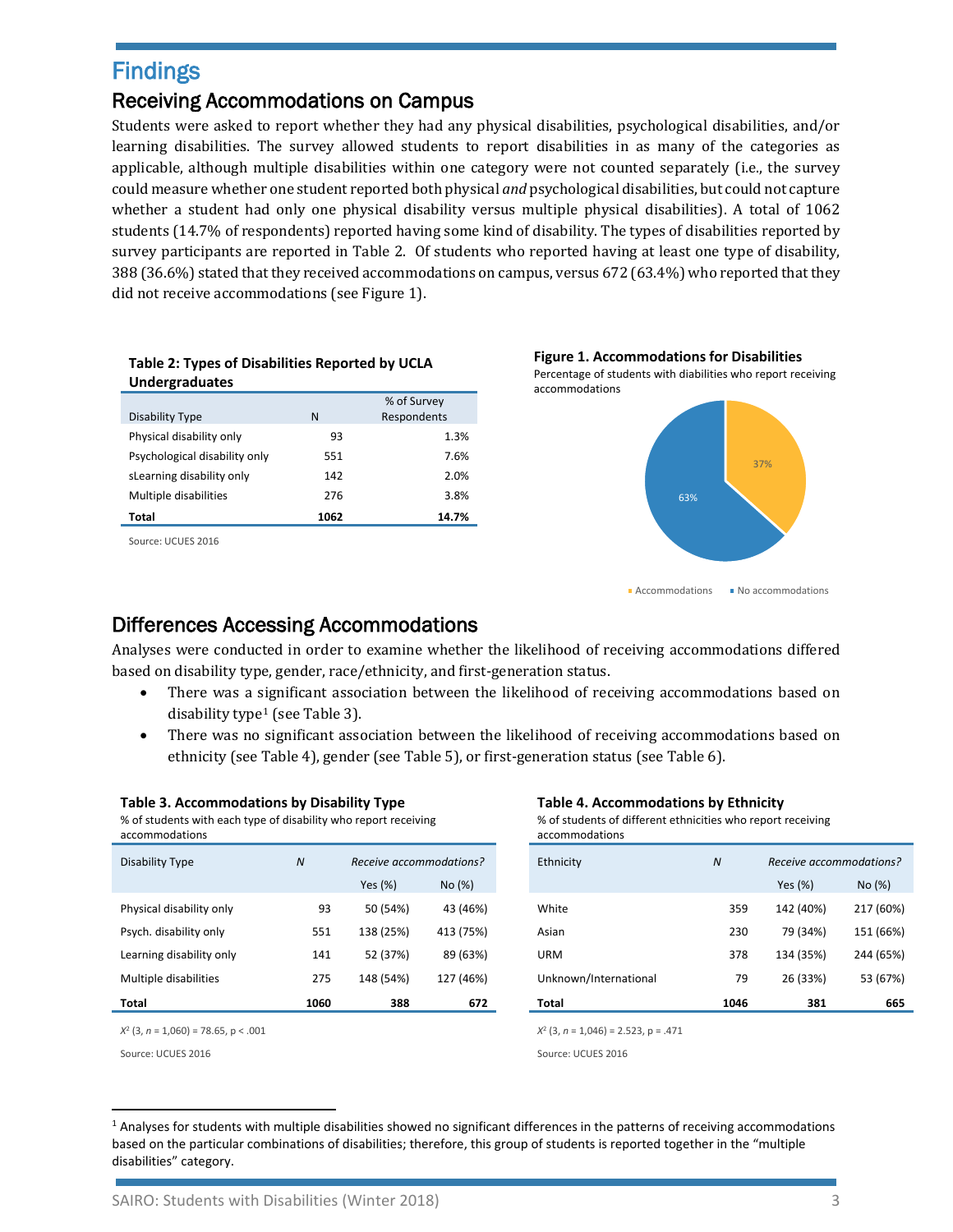|        | 70 OF HIGHC/TCHIGIC StadChts WHO TCDOTTTCCCIVING accommodations |                         |           | accommodations          |                  |                         |          |
|--------|-----------------------------------------------------------------|-------------------------|-----------|-------------------------|------------------|-------------------------|----------|
| Gender | $\boldsymbol{N}$                                                | Receive accommodations? |           | First-generation status | $\boldsymbol{N}$ | Receive accommodations? |          |
|        |                                                                 | Yes (%)                 | No(%)     |                         |                  | Yes (%)                 | No(%)    |
| Male   | 325                                                             | 124 (38%)               | 201 (62%) | First generation        | 377              | 140 (37%)               | 237 (639 |
| Female | 734                                                             | 264 (36%)               | 470 (64%) | Non-first generation    | 681              | 246 (36%)               | 435 (649 |
| Total  | 1059                                                            | 388                     | 671       | Total                   | 1058             | 386                     | 67       |

#### % of male/female students who report receiving accommodations

#### *X*<sup>2</sup> (1, *n* = 1,059) = .464, p = .496 *X*<sup>2</sup> (1, *n* = 1,058) = .107, p = .743

#### **Table 5. Accommodations by Gender Table 6. Accommodations by First-Generation Status**

% of first-gen and non-first-gen students who report receiving accommodations

| Total  | 1059         | 388                     | 671       | Total                   | 1058         | 386                     | 672       |
|--------|--------------|-------------------------|-----------|-------------------------|--------------|-------------------------|-----------|
| Female | 734          | 264 (36%)               | 470 (64%) | Non-first generation    | 681          | 246 (36%)               | 435 (64%) |
| Male   | 325          | 124 (38%)               | 201 (62%) | First generation        | 377          | 140 (37%)               | 237 (63%) |
|        |              | Yes (%)                 | No(%)     |                         |              | Yes (%)                 | No (%)    |
| Gender | $\mathcal N$ | Receive accommodations? |           | First-generation status | $\mathcal N$ | Receive accommodations? |           |

Source: UCUES 2016 Source: UCUES 2016

# Campus Climate

Survey participants were asked whether they had heard faculty, administrators/staff, or fellow students making negative or stereotypical remarks about disabilities. Students indicated that for both physical disabilities and learning or psychological disabilities, they were most likely to hear negative or stereotypical remarks from other students (se[e Figures 2 and 3\)](#page-10-0).

#### **Figure 2. Overheard negative/stereotypical remarks about physical disabilities**

% reported by students



Never Rarely/occasionally Somewhat often-very often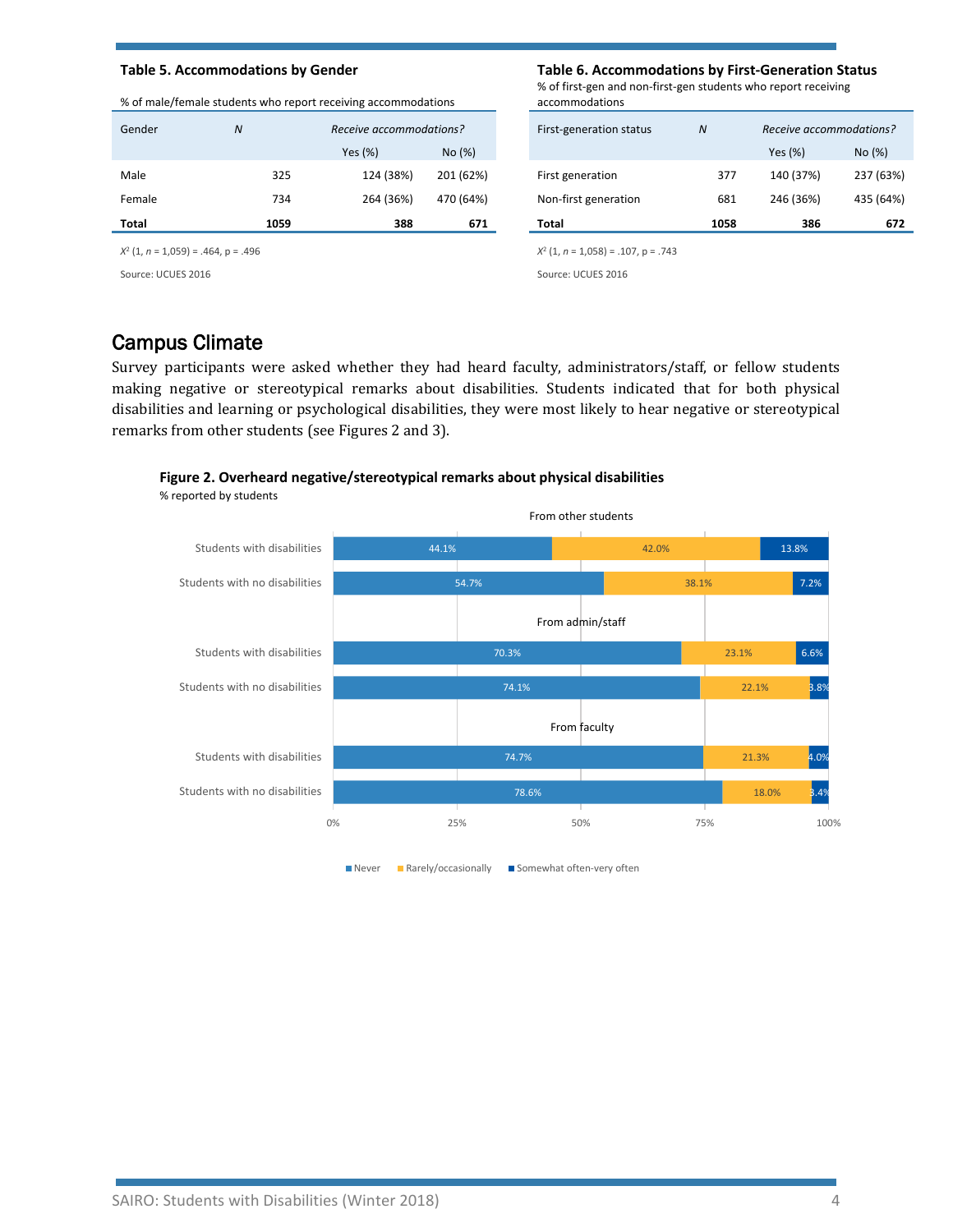

**Figure 3. Overheard negative/stereotypical remarks about learning or psychological disabilities** % reported by students

# Feelings of Satisfaction and Belonging

Survey participants were asked to report about their experience at UCLA as well as their feelings of belonging. For questions regarding satisfaction, respondents were asked to rate their feelings as *Very dissatisfied, Dissatisfied, Somewhat dissatisfied, Somewhat satisfied, Satisfied,* or *Very satisfied.* For questions regarding belonging, respondents were asked to rate their responses to items as *Strongly disagree, Disagree, Somewhat disagree, Somewhat agree, Agree, Strongly agree.* Mann-Whitney tests were conducted to determine whether students' feelings of satisfaction and belonging differed for individuals with disabilities versus those without disabilities. For each item but one, students with disabilities had a lower mean rank[2](#page-4-0) significant at the p=.05 level, suggesting that students with disabilities had lower feelings of satisfaction and belonging overall. The item for which students without disabilities showed more disagreement, *Faculty promote respect for group differences*, refers to *all* group differences, not only disabilities, so the fact that other students demonstrated lower feelings of belonging is not surprising. In addition, the percentage of students who agreed with this item was comparatively very low overall. An overview of these findings can be seen i[n Figures 4 and 5](#page-11-0) below.



#### **Figure 4. Feelings of satisfaction**

% of students responding *Somewhat satisfied, Satisfied, or Very satisfied*

 $\overline{\phantom{a}}$ 

<span id="page-4-0"></span><sup>&</sup>lt;sup>2</sup> For the item "I have been excluded from study groups due to my group membership," the mean rank was higher for students with disabilities based on the reversed nature of the question.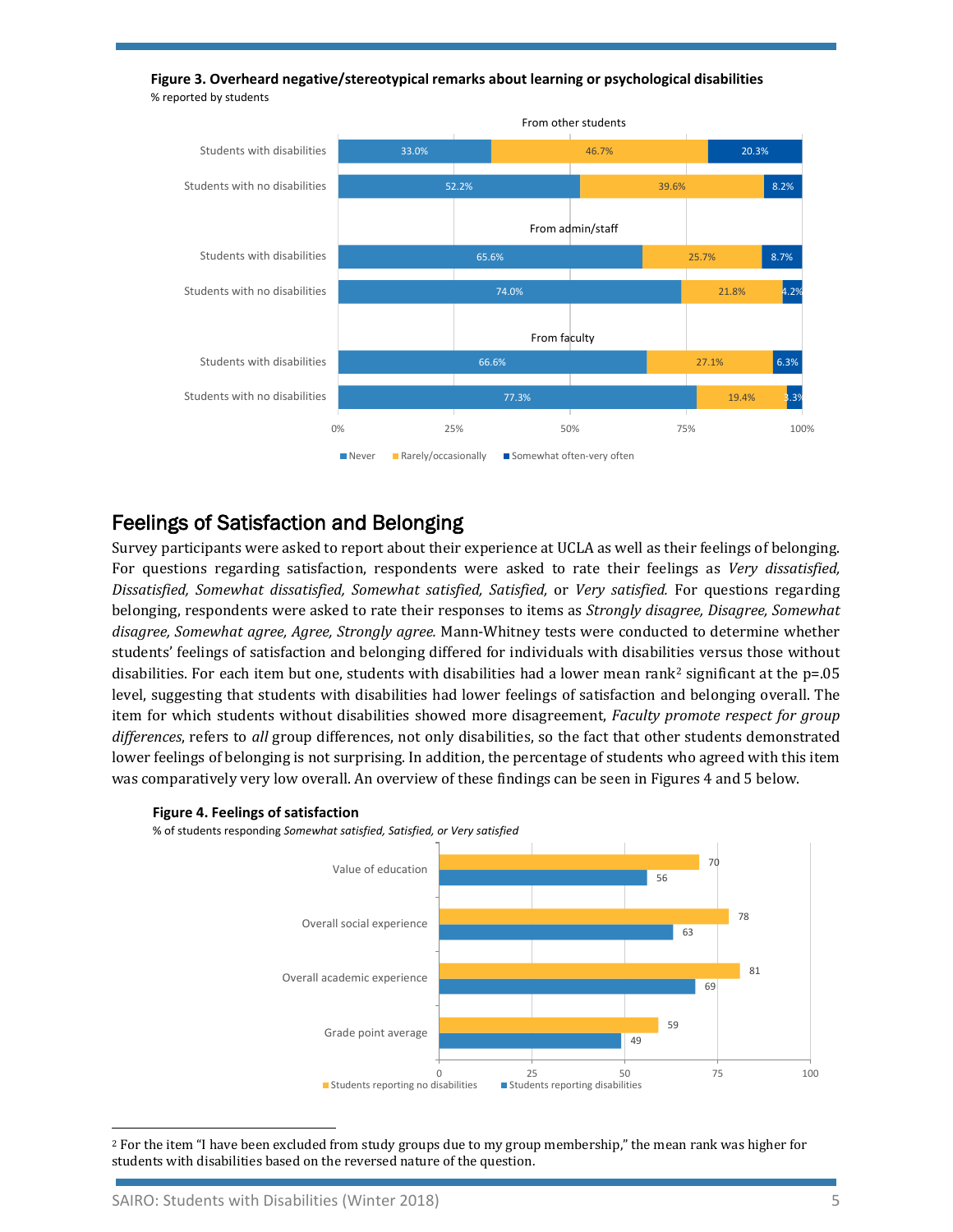



### Awareness of Issues Relevant to Disabilities

Participants rated their awareness of issues relevant to students with disabilities when they started at UCLA as compared to the time at which they took the survey. [Figure 6](#page-11-1) shows the percentage of respondents rating their awareness as *good, very good,* or *excellent* at the time they started at UCLA and at the time they took the survey.



#### **Figure 6. Awareness of issues related to disabilities** % of respondents rating their awareness as *good, very good,* or *excellent*

The fact that students' awareness generally increased during their time at UCLA is promising. However, it is important to note that over 30% of respondents considered their awareness *very poor* to *fair*, even at the time of the survey, indicating that further efforts to increase awareness may be necessary.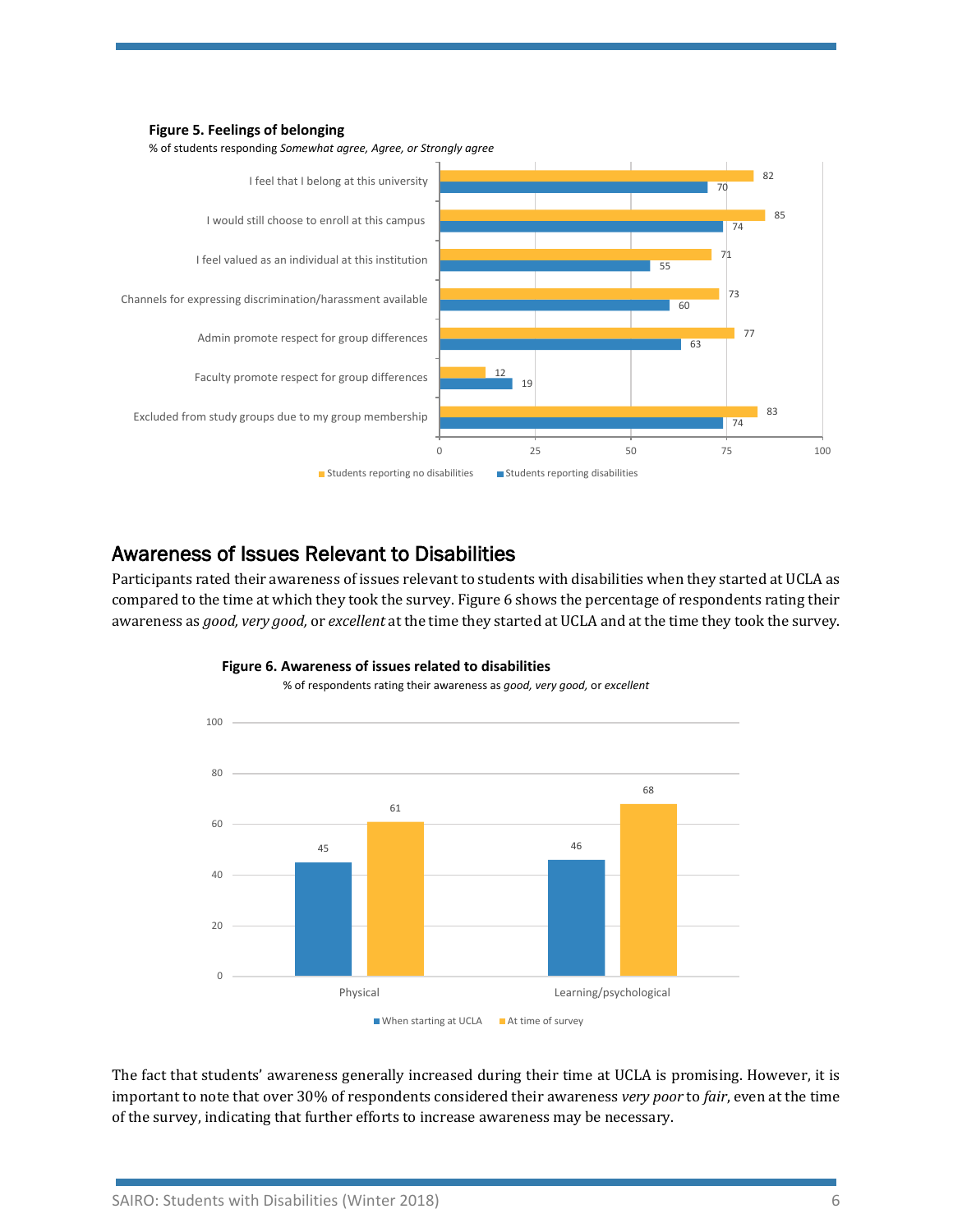In addition, further analyses revealed that awareness differed based on whether the respondent identified as a student with disabilities. Students with disabilities were more likely to rate themselves as *good-excellent* in terms of their awareness of issues related to physical disabilities,  $X^2$  (5,  $n = 2997$ ) = 22.411,  $p = .000$ , and learning/psychological disabilities ,  $X^2$  (5,  $n = 2994$ ) = 142.867,  $p = .000$ , compared to students without disabilities (see Table 7).

#### **Table 7. Awareness of Issues Related to Disabilities**

% of students rating their awareness as good, very good, or excellent

|                                                       | Students without disabilities<br>$(n=2474)$ |            | Students with disabilities (n=523) |            |
|-------------------------------------------------------|---------------------------------------------|------------|------------------------------------|------------|
| Issues Related to Physical Disabilities               | Started UCLA                                | <b>Now</b> | Started UCLA                       | <b>Now</b> |
|                                                       | 45%                                         | 60%        | 50%                                | 66%        |
|                                                       |                                             |            |                                    |            |
| Issues Related to Learning/Psychological Disabilities | Started UCLA                                | <b>Now</b> | Started UCLA                       | <b>Now</b> |
|                                                       | 45%                                         | 65%        | 52%                                | 83%        |

# Student Experiences in their Own Words

Students who reported any type of disability were given the opportunity to share, in an open-ended format, any other information about how their disability affected their college experience. After deleting responses containing no new information (e.g., "Nothing more to share"), 232 responses were recorded and analyzed. Thirteen responses were positive, 32 neutral, and 186 – the majority – reflected a negative effect on the student's college experience[3](#page-6-0).

Most positive responses th[an](#page-6-1)ked either UCLA's Counseling and Psychological Services (CAPS) or Center for Accessible Education (CAE)<sup>4</sup> for the help they had received. Particularly in the case of the latter, however, a number of responses were mixed—that is, they acknowledged the help they had received from CAE but stated that they did not always receive their accommodations. As one student reported, "CAE is great for students with psychiatric disorders- professors in north campus are usually pretty accommodating, but south campus professors are not."

Students described a variety of ways in which their disabilities negatively affected their experiences. An overview of the major themes is discussed below. Students reported difficulties at the administrative, academic, physical, and social levels, and many described feeling stigmatized for their disabilities.

#### Administrative Challenges

Fifty-three students reported encountering structural or administrative challenges, such as accessing services or successfully receiving their accommodations. These reports overwhelmingly came from students with psychological disabilities (including those who had multiple disabilities). Of the 232 total respondents, 76% reported having a psychological disability; however, 92% of those reporting administrative challenges had a psychological disability. Students had two main concerns regarding accessing services at UCLA: that the process for being diagnosed or registered was too onerous, or that they were reluctant to register because they did not want that classification on their record. As one student noted, "…attempting to get a diagnosis and receiving accommodations for such diagnosis seems to take more work than is justifiable for me." Another shared, "because the disability has to go on the student record permanently, I have not been registered with the disability office at school in case this mark jeopardizes my future."

<span id="page-6-0"></span><sup>&</sup>lt;sup>3</sup> Due to ambiguity, one response was not coded as positive, negative, or neutral

<span id="page-6-1"></span><sup>4</sup> The Office for Students with Disabilities (OSD) was renamed Center for Accessible Education (CAE) between the administration of this survey and the writing of this report. Where student responses referenced "OSD", the wording was changed to "CAE".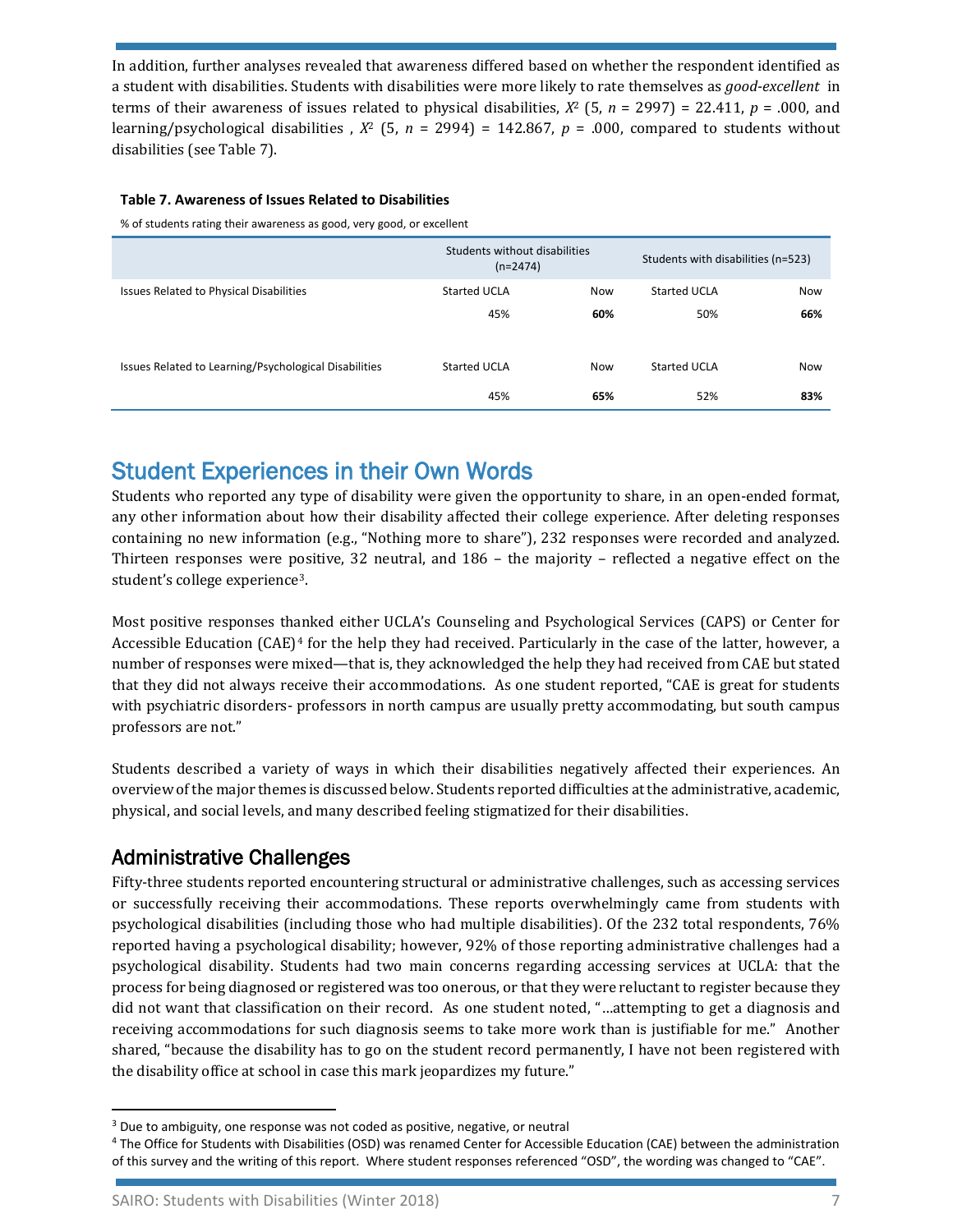In addition to the first student's concern about the investment of time required to receive services, another respondent also drew attention to the fact that his physical disabilities made it difficult to visit CAE in person as was required to receive services. In addition, several students expressed disappointment with the unavailability of appointments at CAPS, noting that the number of staff made appointment times scarce, and that the student health plan did not cover a sufficient number of visits.

Even students who had registered with CAE were at times dissatisfied with the accommodations they received. Some reported accommodations being insufficient; others reported not receiving the accommodations they were entitled to, either due to administrative difficulties or lack of cooperation from faculty (discussed further below). As one student reported,

"I am supposed to be receiving accommodations but there was always issues with the CAE with getting my accommodations right. There were never note takers for the majority of my classes, there was no Kurzweil assigned to any of my books, my counselor was disrespectful and didn't know how to address me or cared to keep up with me about any of my concerns."

# Academic Challenges

Seventy-five students reported that their disabilities made it difficult for them to keep up with classwork – either in class (e.g., focusing on lecture) or at home (e.g., keeping up with reading and assignments). As one student noted, "Most of the time I do not get to finish my assigned readings." Within these responses, twelve students with psychological disabilities also reported the difficulty of participating in class. Test-taking was also a concern in terms of the increased anxiety it caused for many students, as well as frustration with testing accommodations.

"My psychological disability—anxiety and depression—disables me to participate more effectively in class, including performing class presentations, discussions, and interacting with faculty and students."

"Sometimes teachers are not that caring for your accommodations. For example, I like taking test in classrooms, some professors seemed not understanding. I had one professor that had time to stay after class, but did not want to stay after class and accommodate to me. Also, taking test at the CAE center is very inconvenient. I personally feel like people with learning disability have more questions about the test. But when you take it at the CAE center, you have to walk across campus to ask a question. Some professors do not even like when you ask questions at the CAE center."

Additionally, several students noted that the quarter system only compounded these difficulties, as the fast pace made them feel it was impossible to catch up once they had fallen behind.

# Physical Challenges

Students with physical difficulties reported difficulty walking or parking around campus:

"My condition… is a severe joint disorder that affects my ability to walk up and down the hill every day and get to class on time."

"UCLA is not a disability friendly campus. The Disability van stops running early in the day, they do not pick up at the desired time."

"Often the handicapped parking is "repurposed" for vendors or special functions in Dickson Court, making parking and getting to class very difficult. Parking lot 9 also has the issue where you cannot cut through the CNSI, but have to go completely around it to get to classes in that area."

The physical structures in classrooms themselves proved an issue for students with physical disabilities as well, with several noting the discomfort of seating (particularly chairs with attached desks) for those with back issues, and another replying, "I find I have to fight with other students over my seating accommodations. They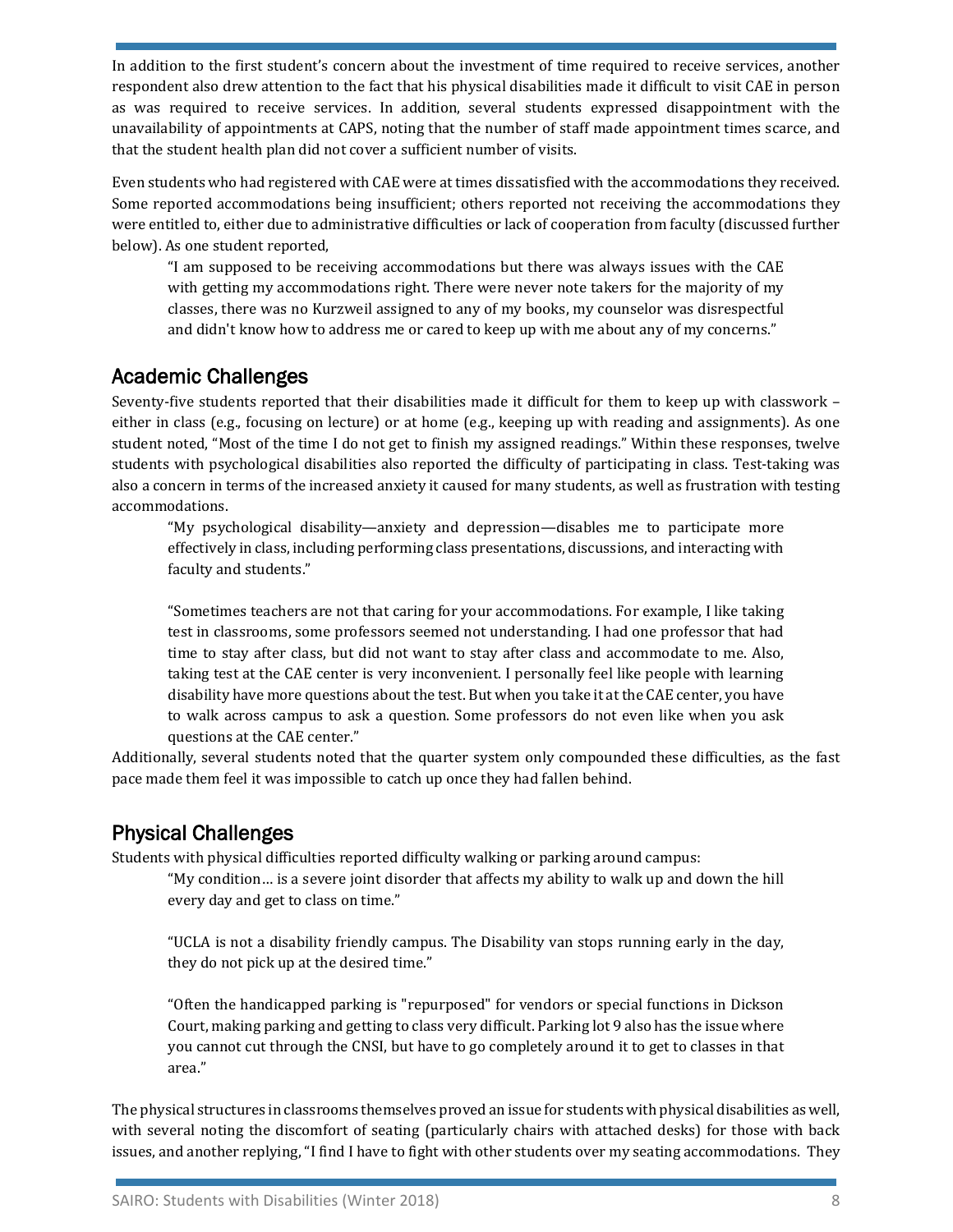refuse to give up the disability seating to anyone disabled. Not all students, but some and this makes for a very uncomfortable class environment."

# Social Challenges

Students reported feeling an impact on their social life, particularly with psychological disorders. In addition, a number of students stated that they felt they had to juggle the energy of trying to keep up with classwork or to be able to socialize outside of class; keeping up with both was not possible for them. Two sample student responses reflect common sentiments among respondents. One noted, "I have social anxiety and mild depression that makes it hard to form lasting friendships and stay motivated to work hard." Another stated, "My mental illness makes it much harder to interact with other students, focus on my studies, and be involved in college organizations."

Unlike some of the responses regarding administrative or physical challenges, these responses did not seem to be requesting – whether explicitly or otherwise – any specific action taken from UCLA; rather, their inclusion is intended to reflect additional difficulties impacting their undergraduate experience. However, all of the challenges that have been discussed thus far are likely impacted by what students perceived to be a culture of stigma at UCLA, discussed below.

# Campus Attitudes

Of the 232 respondents, 43 noted having difficulty with faculty or peers due to the prevailing attitudes they perceived at UCLA. Students reporting any type of disability—physical, psychological, and/or learning—shared this concern. Many students felt that disabilities were still stigmatized on campus, and were either reluctant to disclose their disability status or reported feeling afraid that their disability would be perceived as laziness. As one student shared, "I feel like students and faculty don't understand why I need accommodations. I feel bad for receiving accommodations which makes my disability harder to deal with."

In addition, many students complained that faculty members were not understanding or did not respect the accommodations allowed to the student. The experiences of one respondent are presented below:

"My disability is severe depression and anxiety. It's incredibly difficult to talk about. I had a professor tell me I should drop his course after I told him about it. It makes it nearly impossible to function as a student sometimes, but professors have been stubborn and have refused to understand, denying extensions on assignments. I receive notes through OSD, but volunteer note takers can be inadequate at times."

The above student's negative faculty experience was one shared by others. However, students' concerns could manifest before they even interact with their professors. One young woman described her reluctance to ask for accommodations in classes in her major field and the need for additional support:

"Asking for accommodations is kind of a double-edged sword. On one hand, it's important to go to professors at the very beginning of the quarter, explain your situation, and discuss options. On the other hand, these are professionals in the field I'm interested in. Their very first impression of me will be the girl with the mental illness asking for special treatment (I'm also backed by OSD)… I really would have appreciated someone who could help me speak to professors without much anxiety and who could support me academically."

The above examples provide a snapshot of a student body wanting additional support in navigating issues related to, and care needed for, their disabilities.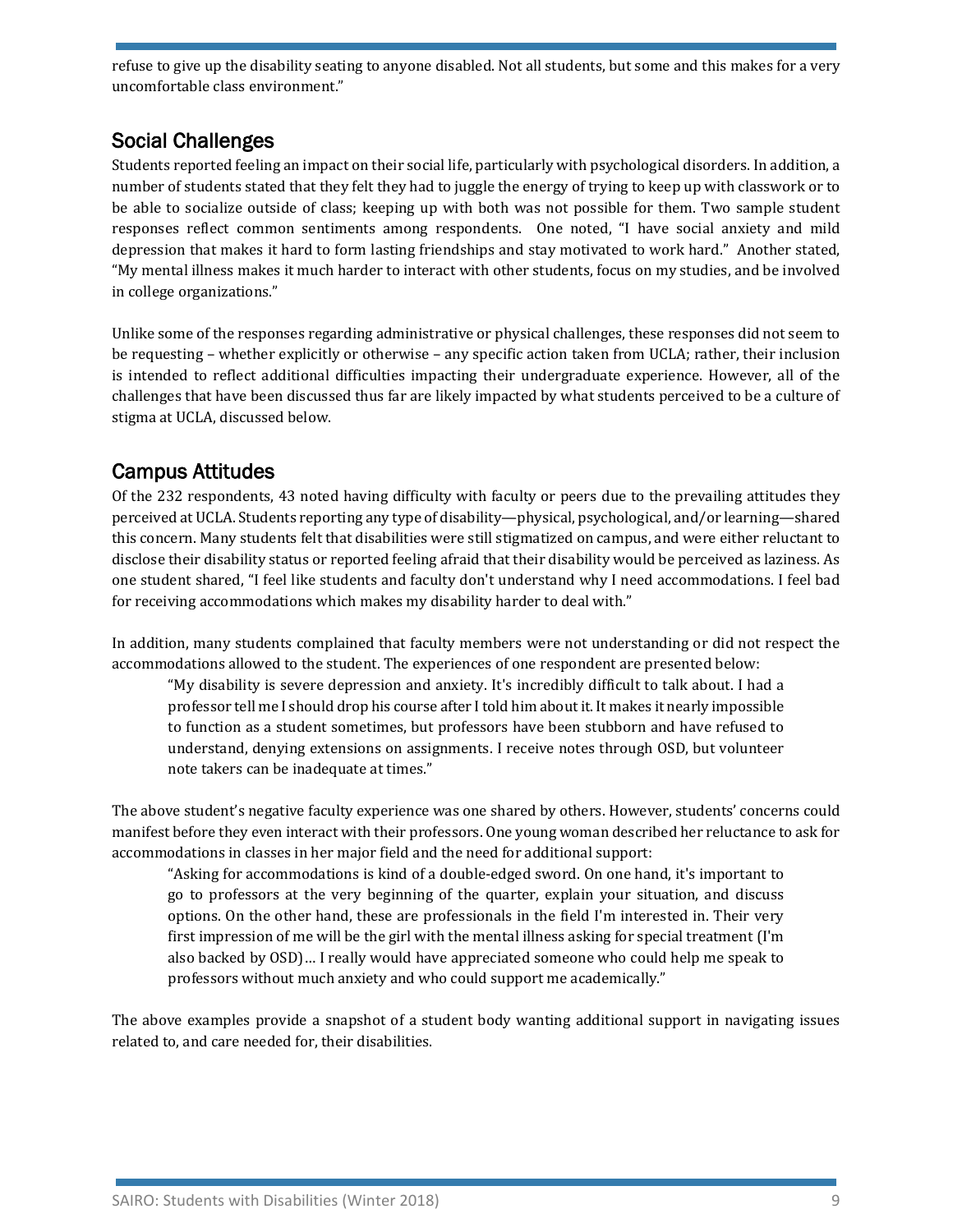# Conclusions and Implications

Students' survey responses give an overview of their experiences at UCLA that is better understood given their open-ended explanations. Thirty-seven percent of students with disabilities report receiving accommodations for those disabilities: perhaps this figure would be higher if students did not perceive the process of receiving accommodations to be difficult, or if they were not reluctant to classify themselves as someone with a disability on their permanent student record. Additionally, of the 37% of students who did receive accommodations, several stated that they were not able to receive these accommodations due to administrative problems or uncooperative faculty.

Students who reported receiving accommodations for their disabilities did not differ by gender, race, or firstgeneration status. However, receipt of accommodations did differ based on the type of disability reported by the student. Students' open-ended responses can give us some insight here; for example, several students reported not wanting to document a psychological disability for fear that it would affect them in the future, e.g., in military service. Others reported practical difficulties relating to cost or time that affected their ability to register with CAE. SAIRO's previous report, titled ["Students with Disabilities, Campus Resources and Sources](http://www.sairo.ucla.edu/Portals/54/Documents/Briefs%20and%20Reports/Briefs/Student%20Studies/2015SwDSupport.pdf)  [of Support"](http://www.sairo.ucla.edu/Portals/54/Documents/Briefs%20and%20Reports/Briefs/Student%20Studies/2015SwDSupport.pdf) provides further insight into the manner in which students utilize resources at UCLA.

Results show there is room for improvement in the climate for students with disabilities. Survey respondents reported hearing negative or stereotypical comments more often from their fellow students than from faculty, staff, or administrators. This finding is not surprising, as we would expect undergraduates to spend more time with fellow students, which would likely result in hearing more "careless" or casual comments than they might hear from a faculty member or administrator. More striking is the fact that students with disabilities reported lower levels of satisfaction and belonging on every item than their peers without disabilities. Again, their openended responses help us better understand the factors amplifying academic and social challenges at UCLA.

Finally, responses regarding students' awareness before and after their attendance at UCLA suggested an overall increase in awareness since attending UCLA. However, it is still important to consider the fact that only 61% and 68% of students rated their current understanding of physical and psychological/learning disabilities, respectively, as *good, very good,* or *excellent*, meaning that approximately one-third of students rated their awareness as *fair, poor,* or *very poor.* Open-ended responses from students with disabilities suggested that many felt disabilities were still stigmatized on UCLA's campus; this stigma could relate to a lack of overall awareness. While attitudes towards disabilities are undoubtedly complex, the perceptions of the undergraduate student body certainly suggest that the university must continue to work to ensure that students with disabilities feel appropriately accommodated and accepted by their peers, professors, and the university community as a whole. The 2018 *Stigma-Free UC* initiative, which includes talks and webinars for faculty and staff, is a positive step, but requires faculty and staff to attend on their own initiative. Further professional development for faculty, and vocal support from campus administrators setting an example for fellow students, would continue a trend of needed change.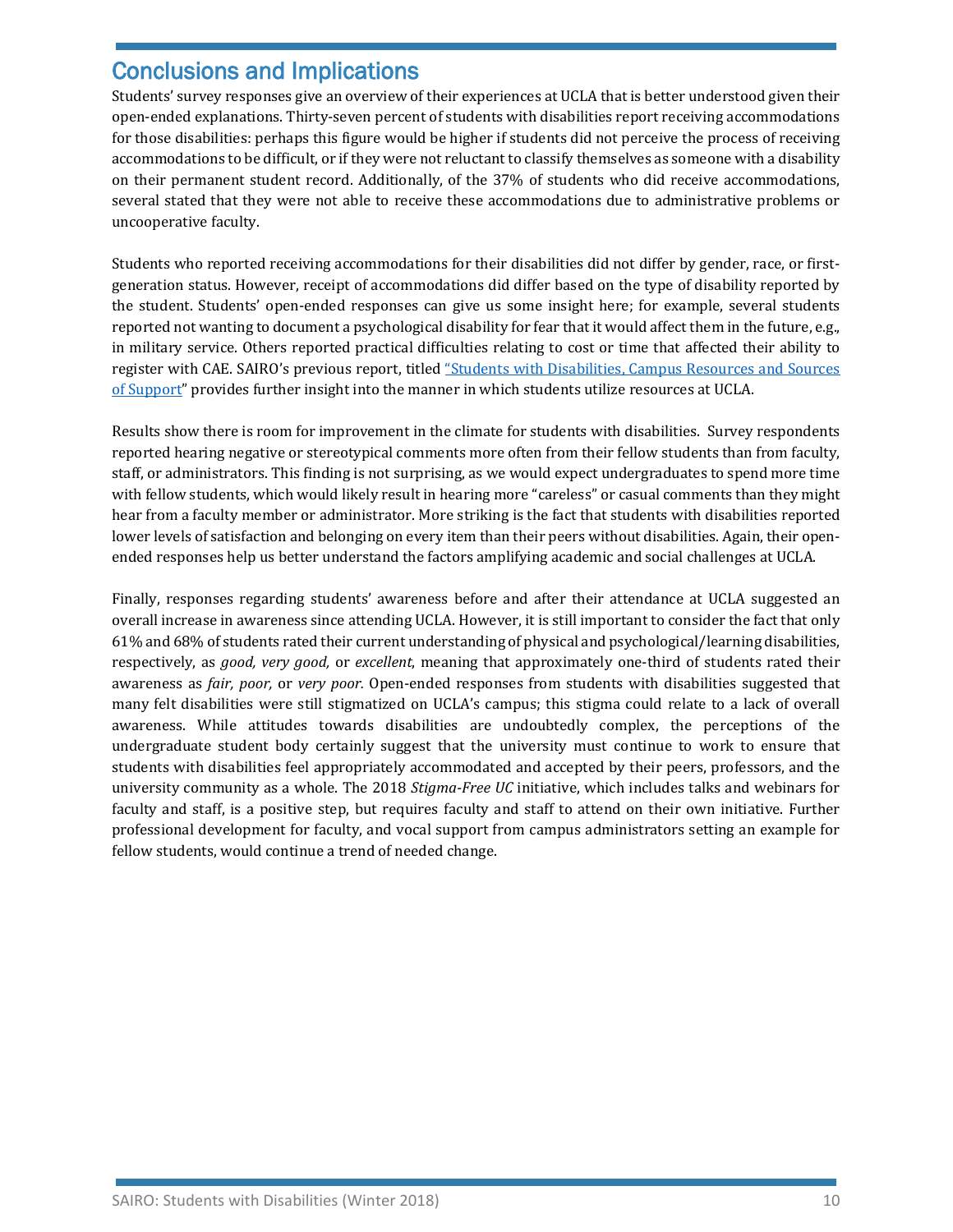# Appendix A: Reader-Accessible Tables

# <span id="page-10-0"></span>Students reporting overhearing negative or stereotypical remarks about disabilities

#### **Percent of students who report overhearing negative remarks about physical disabilities from faculty**

| Never                        | Students with no<br>disabilities: 79% | Students with<br>disabilities: 75% |
|------------------------------|---------------------------------------|------------------------------------|
| Rarely or occasionally       | Students with no<br>disabilities: 18% | Students with<br>disabilities: 21% |
| Somewhat often to very often | Students with no<br>disabilities: 3%  | Students with<br>disabilities: 4%  |

#### **Percent of students who report overhearing negative remarks about physical disabilities from staff or admin**

| <b>Never</b>                 | Students with no<br>disabilities: 74% | Students with<br>disabilities: 70% |  |  |
|------------------------------|---------------------------------------|------------------------------------|--|--|
| Rarely or occasionally       | Students with no<br>disabilities: 22% | Students with<br>disabilities: 23% |  |  |
| Somewhat often to very often | Students with no<br>disabilities: 4%  | Students with<br>disabilities: 7%  |  |  |

#### **Percent of students who report overhearing negative remarks about physical disabilities from other students**

| <b>Never</b>                 | Students with no<br>disabilities: 55% | Students with<br>disabilities: 44% |
|------------------------------|---------------------------------------|------------------------------------|
| Rarely or occasionally       | Students with no<br>disabilities: 38% | Students with<br>disabilities: 42% |
| Somewhat often to very often | Students with no<br>disabilities: 7%  | Students with<br>disabilities: 14% |

#### **Percent of students who report overhearing negative remarks about learning or psychological disabilities from faculty**

| Never                        | Students with no<br>disabilities: 77% | Students with<br>disabilities: 67% |
|------------------------------|---------------------------------------|------------------------------------|
| Rarely or occasionally       | Students with no<br>disabilities: 19% | Students with<br>disabilities: 27% |
| Somewhat often to very often | Students with no<br>disabilities: 3%  | Students with<br>disabilities: 6%  |

#### **Percent of students who report overhearing negative remarks about learning or psychological disabilities from staff or admin**

| <b>Never</b>                 | Students with no<br>disabilities: 74% | Students with<br>disabilities: 66% |
|------------------------------|---------------------------------------|------------------------------------|
| Rarely or occasionally       | Students with no<br>disabilities: 22% | Students with<br>disabilities: 26% |
| Somewhat often to very often | Students with no<br>disabilities: 4%  | Students with<br>disabilities: 9%  |